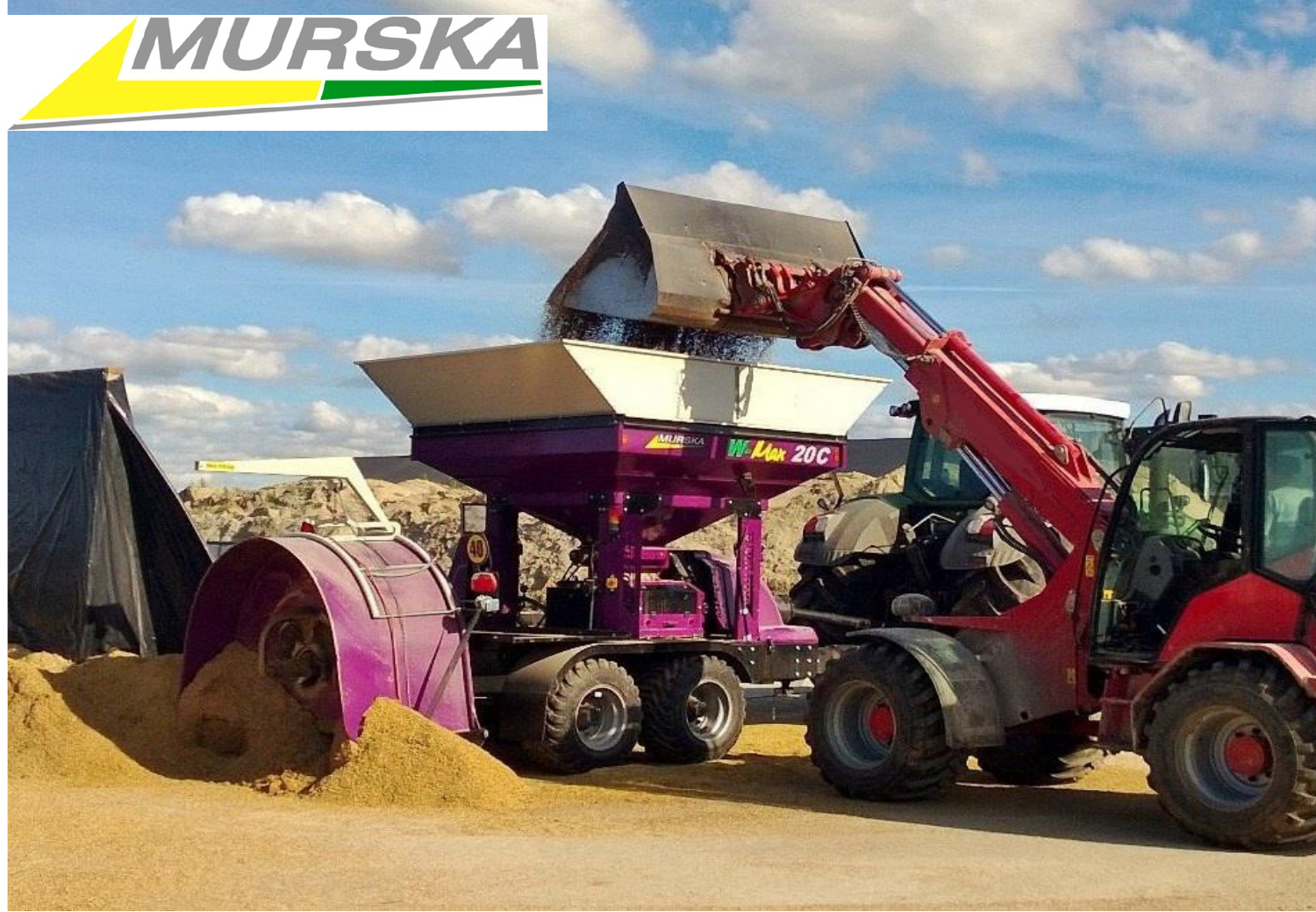

# Durable, reliable Murska mills

Aimo Kortteen Konepaja Oy is the global market leader in its segment and has been manufacturing roller mills for more than 50 years.

The functionality of Murska mills has been proven in different conditions, with different types of grain and in different market areas with decades of experience.

Murska mills work when grinding both dry and moist grain: barley, oats, wheat, peas, corn, kidney beans and mixed grains.

Spare parts are available for mills more than 10 years old, and often much older mills.

Service on call at the factory during the threshing season.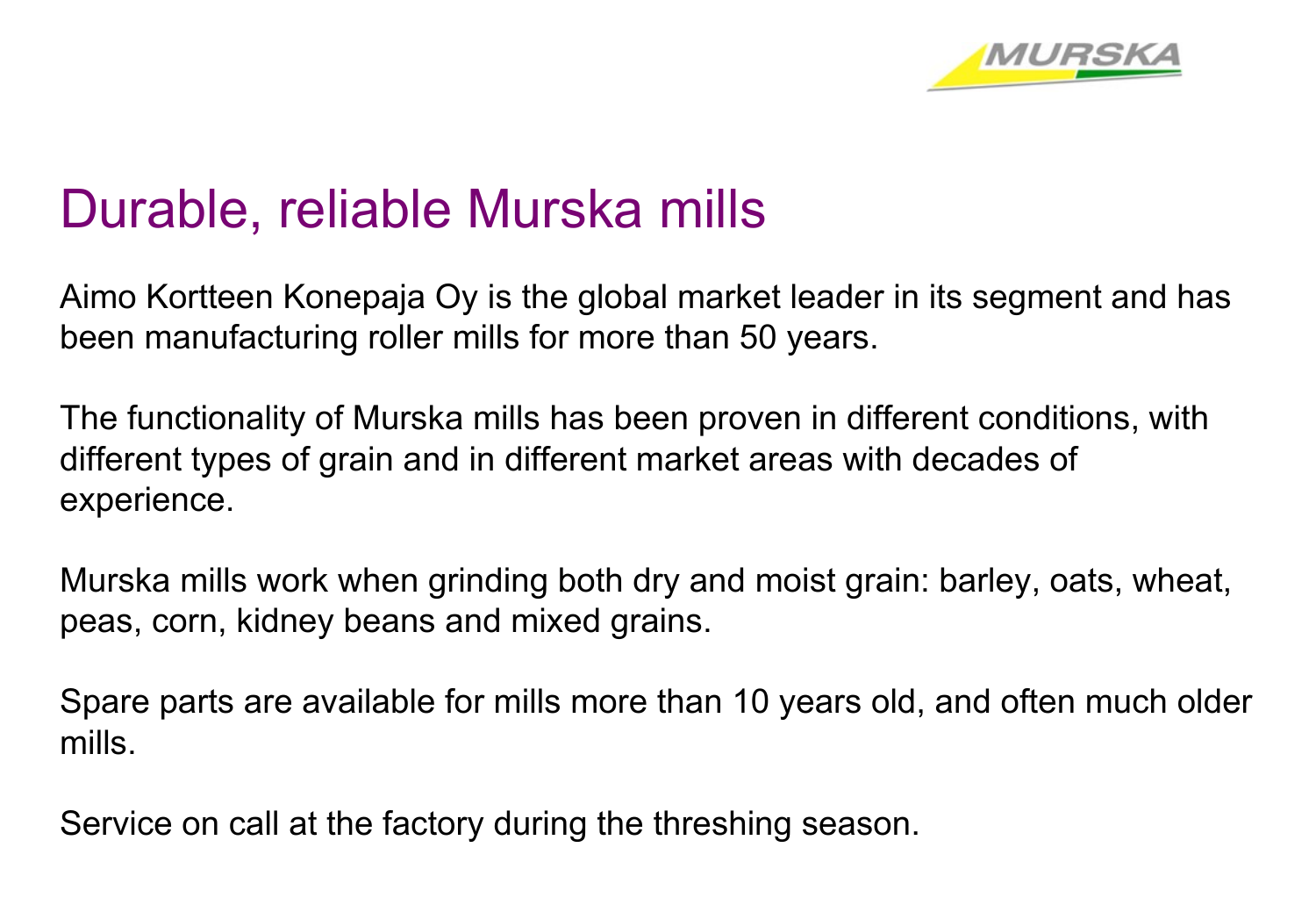

# Murska roller mill or grinding W-Max?

### **Murska roller mill**

- Durable rollers, at an additional cost also HD super rolls with a service life of about 2 times longer.
- Easy to use and maintain.
- Also works well for flattening peas and beans.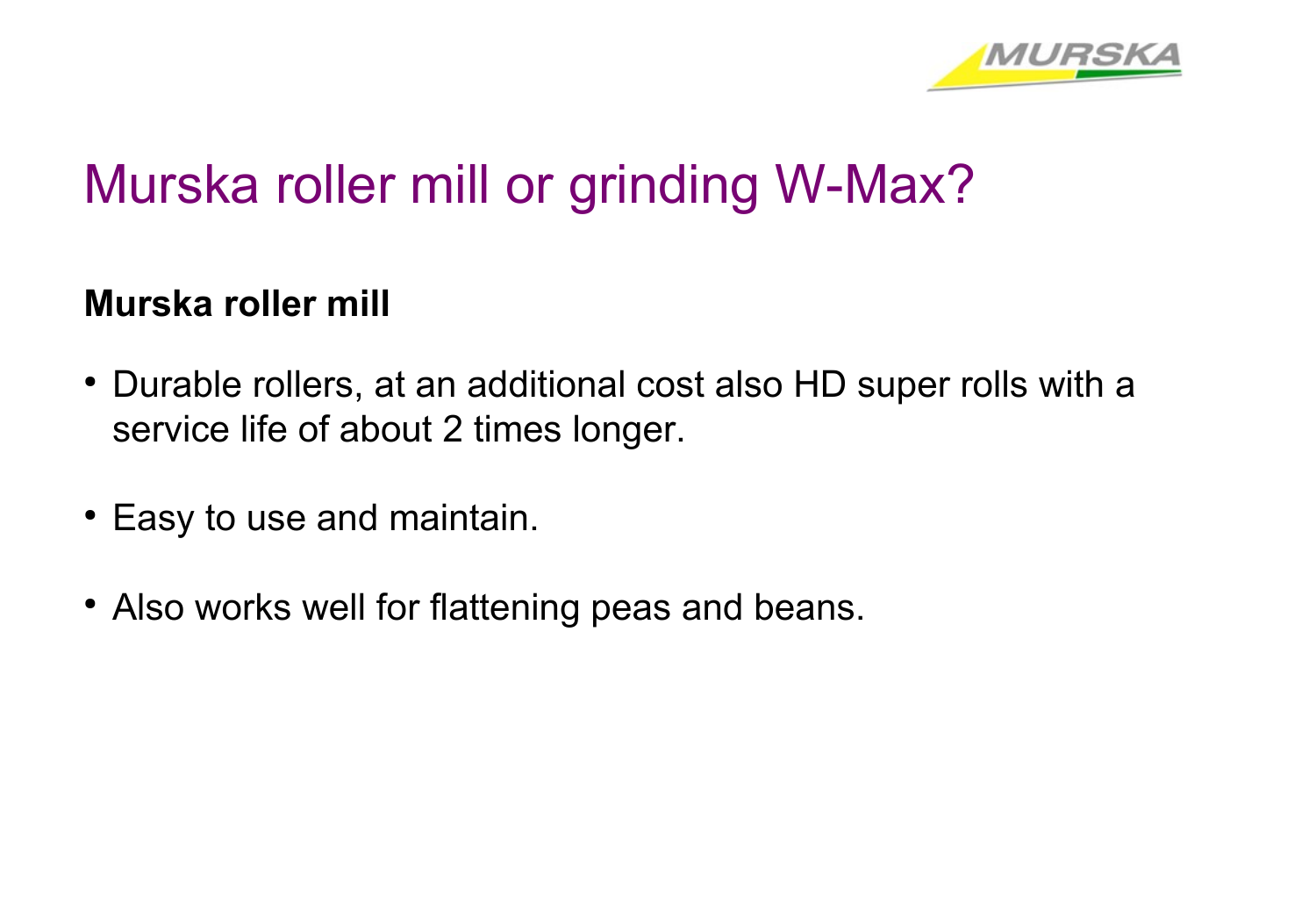

# Murska roller mill or grinding W-Max?

### **W-Max disc mill**

- Due to the partially abrasive discs, the crimping result is finer than with roller mills.
- For peas and beans, V-knives are recommended as an accessory to ensure that the machine does not become clogged.
- The advantage of the W-Max is the low noise level of the machine.
- An automatic W-data control system that controls the supply of grain and preservative is also an option. (More information on the Murska customer site)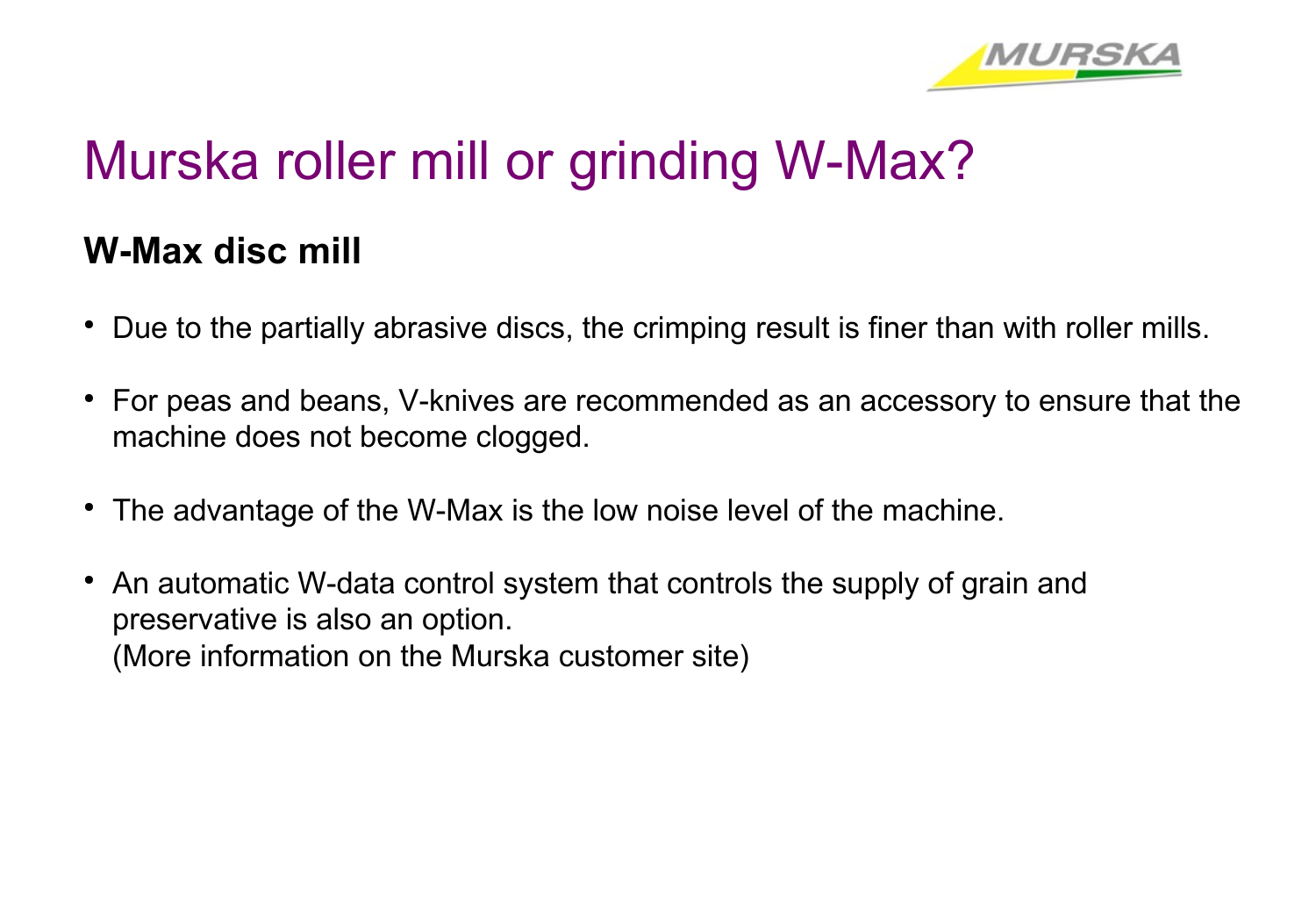

# Mill selection: capacity / power

Ask the customer for the information below so you can offer him the right size mill.

- Crushed grain production volume tons / season?
- Length of threshing time?

Example: production volume is 1000 tons, harvest time 7 days > 1000 tons / 7 days / 10 hours = about 15 tons/hour > Murska 1000 capacity / h

Mills capacities and technical information in the brochure: https://www.murska.fi/esitteet/Murska-eng-www.pdf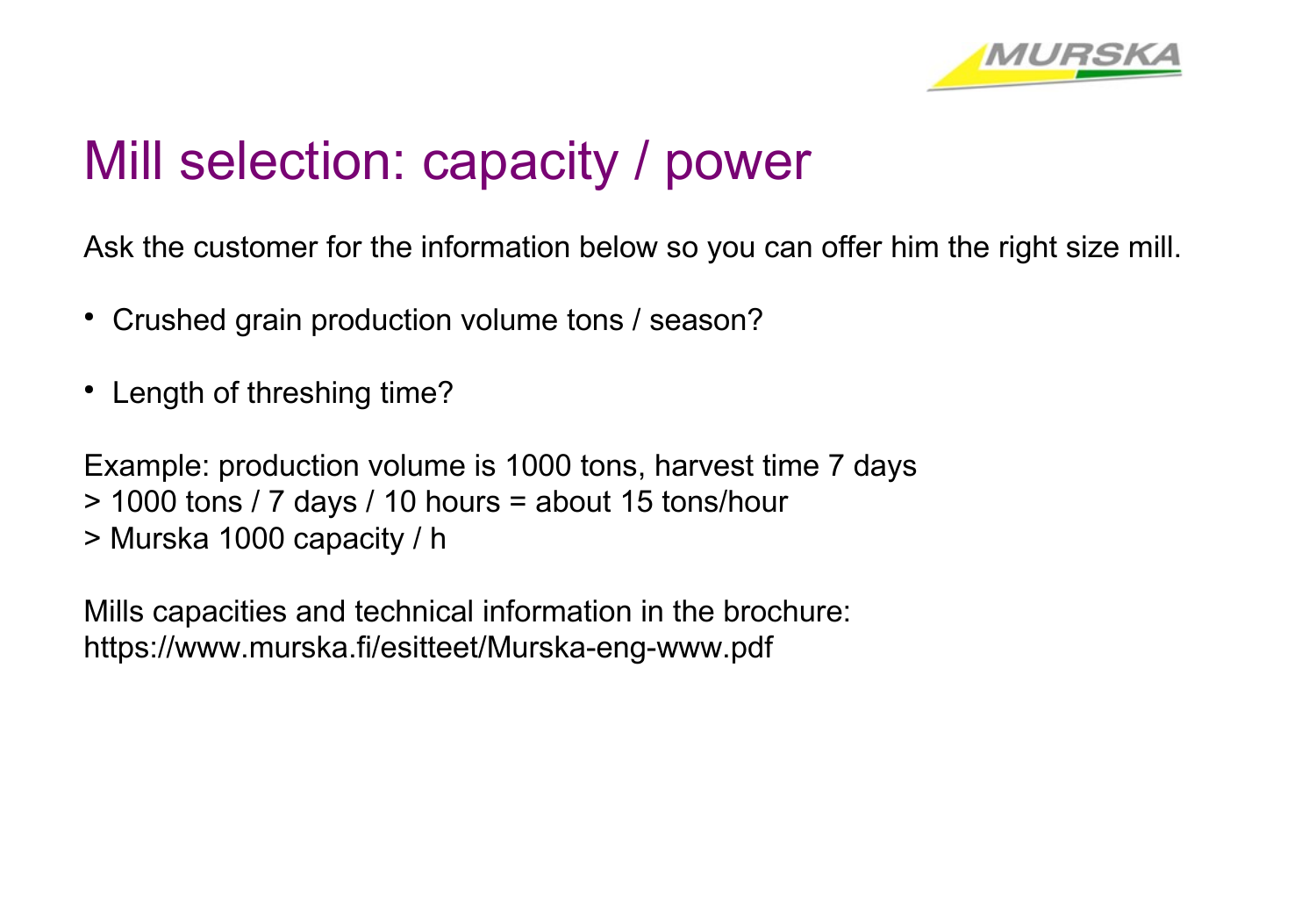

# Selection of rollers and discs

- The smaller the grain, the smaller the grooved rollers / discs are selected.
- The smaller the roller / disc clearance is set, the smaller the machine capacity and the faster the discs / rollers wear
- The table on the next page provides indicative instructions for selecting rollers and discs.
- For pea and bean crimping with a W-Max mill, V-knives are recommended to ensure that the mill does not clog.
- HD rollers with a service life of about double are also available at an additional cost.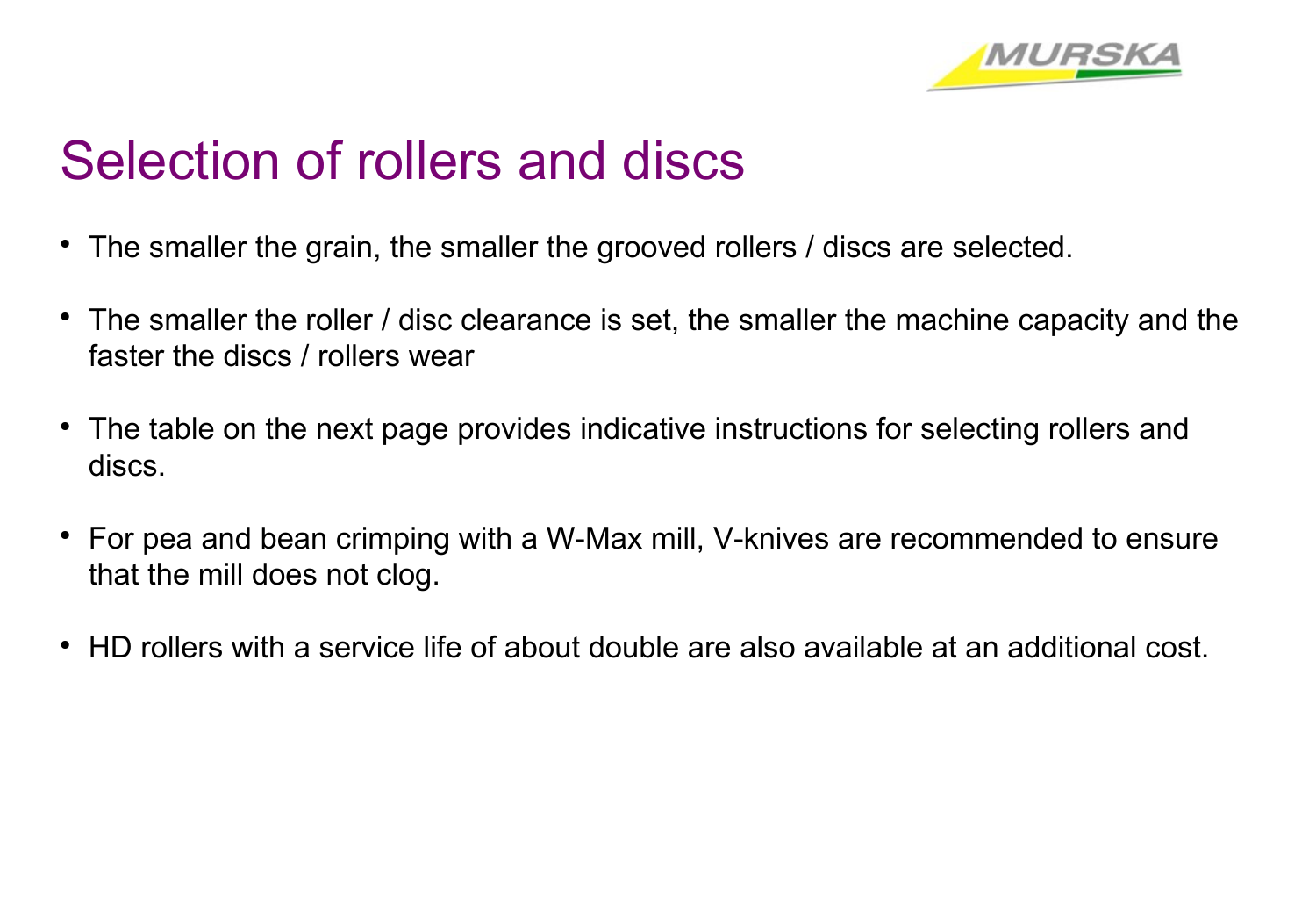# Selection of rollers and discs



| <b>Groove depth</b> | barley, wheat                                                                                                  | oats         | corn         | pea, bean    |
|---------------------|----------------------------------------------------------------------------------------------------------------|--------------|--------------|--------------|
| W-max discs         |                                                                                                                |              |              |              |
| $0,6$ mm            | $\mathsf{X}$                                                                                                   | $\mathsf{X}$ |              |              |
| $1,0$ mm            | $\mathsf{X}$                                                                                                   |              |              |              |
| $1,6$ mm            | <u>un permeter en en en en el en en en e</u>                                                                   |              | $\mathsf{X}$ | $\mathsf{X}$ |
|                     |                                                                                                                |              |              |              |
| Roller mill rollers |                                                                                                                |              |              |              |
|                     | 2mm/2mm and 2000 and 2000 and 2000 and 2000 and 2000 and 2000 and 2000 and 2000 and 2000 and 2000 and 2000 and | X            |              |              |
| 2mm/3mm X           |                                                                                                                |              |              |              |
| 3mm/4mm             | ______________________________                                                                                 |              | X            | X            |
| Spot flute rollers  | $\mathsf{X}$                                                                                                   | X            |              |              |
|                     |                                                                                                                |              |              |              |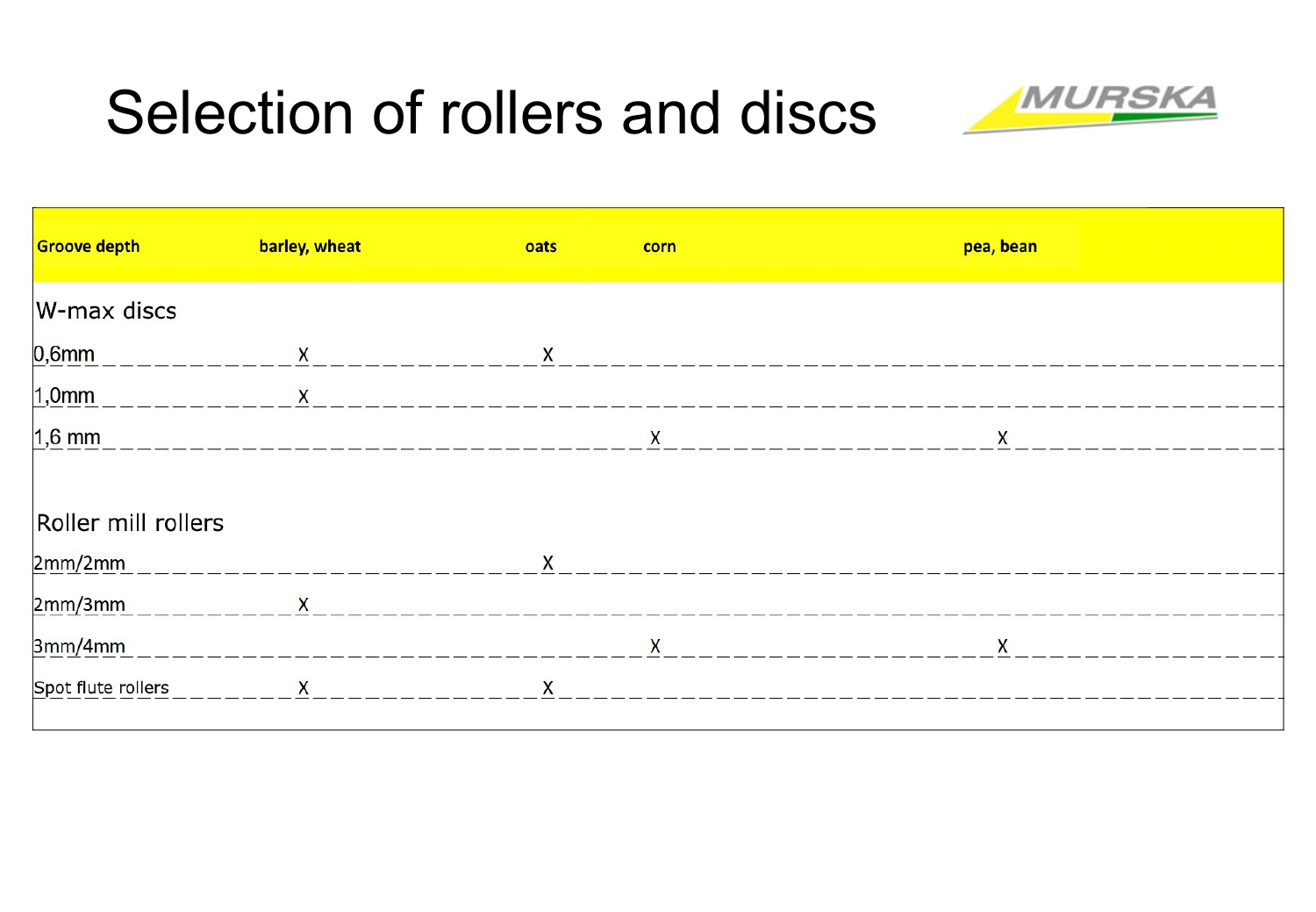

# Advantages of tube packing, a bagger model

- The chassis of the bagger is flexible: grain can be packed in a plastic tube or crimped grain can be flattened next to a silo without a tube.
- Efficient preservation method, fewer work steps and transfers.
- Especially suitable for contracting and large farms.
- The elevator can be purchased as an accessory and mounted behind the bagger.
- The tube acts as an additional storage if the silo capacity is limited.
- W-max 20 bagger at work. Reference video. <https://www.youtube.com/watch?v=oYqsrwje1XI>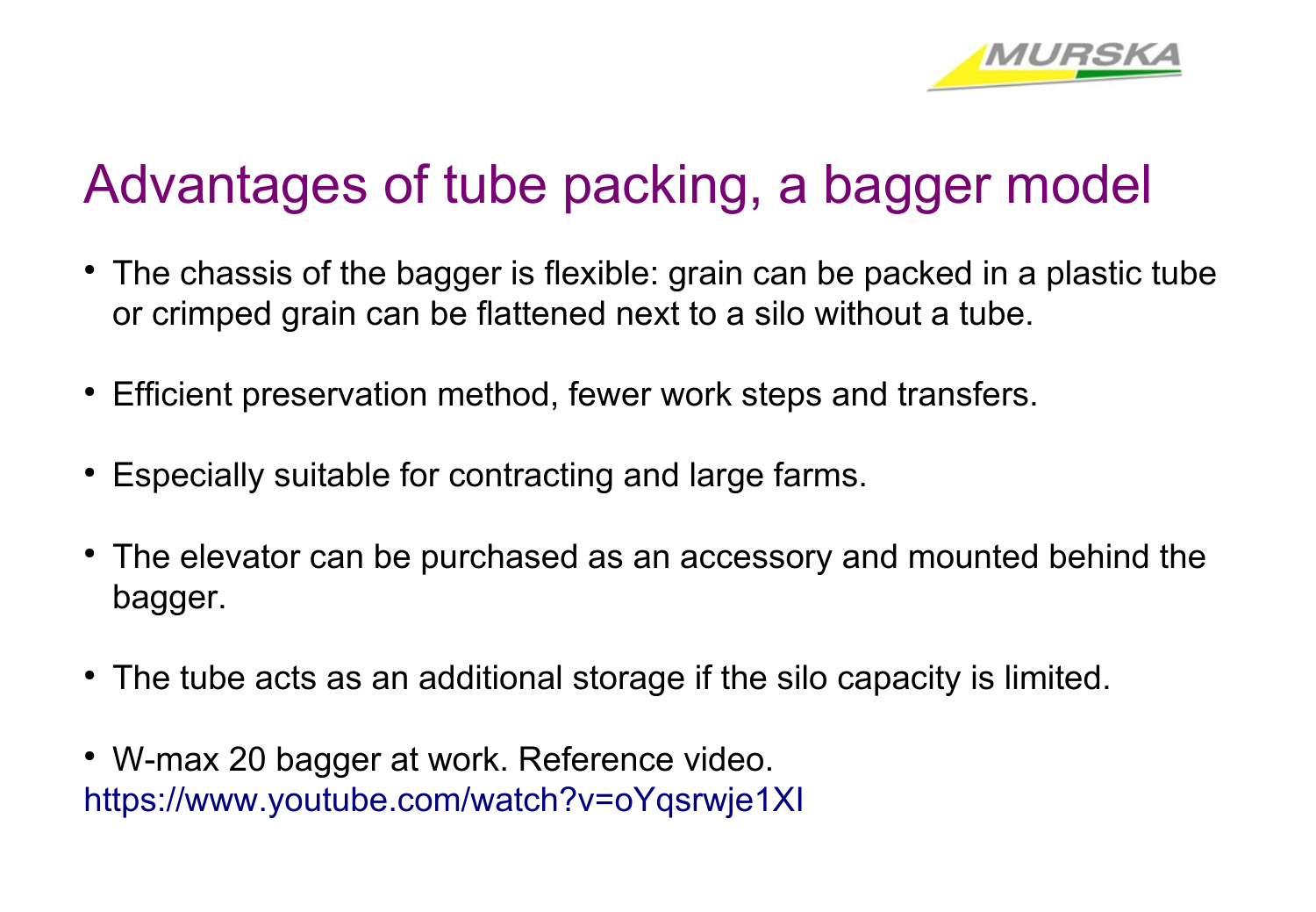

# Bagger size selection

- The size of the bagger depends on the daily use of the crimped grain.
- The recommended use in feeding is a layer length of about 20-30 cm per day for shelf life.

### Amount of crimped grain in tubes / kg

Ø 1.5 m / 1000 kg / m (minimum use 200-300 kg / day) Ø 2.0 m / 2000 kg / m (minimum use 400-600 kg / day) Ø 2.4 m / 3400 kg / m (minimum use 800-1000 kg / day)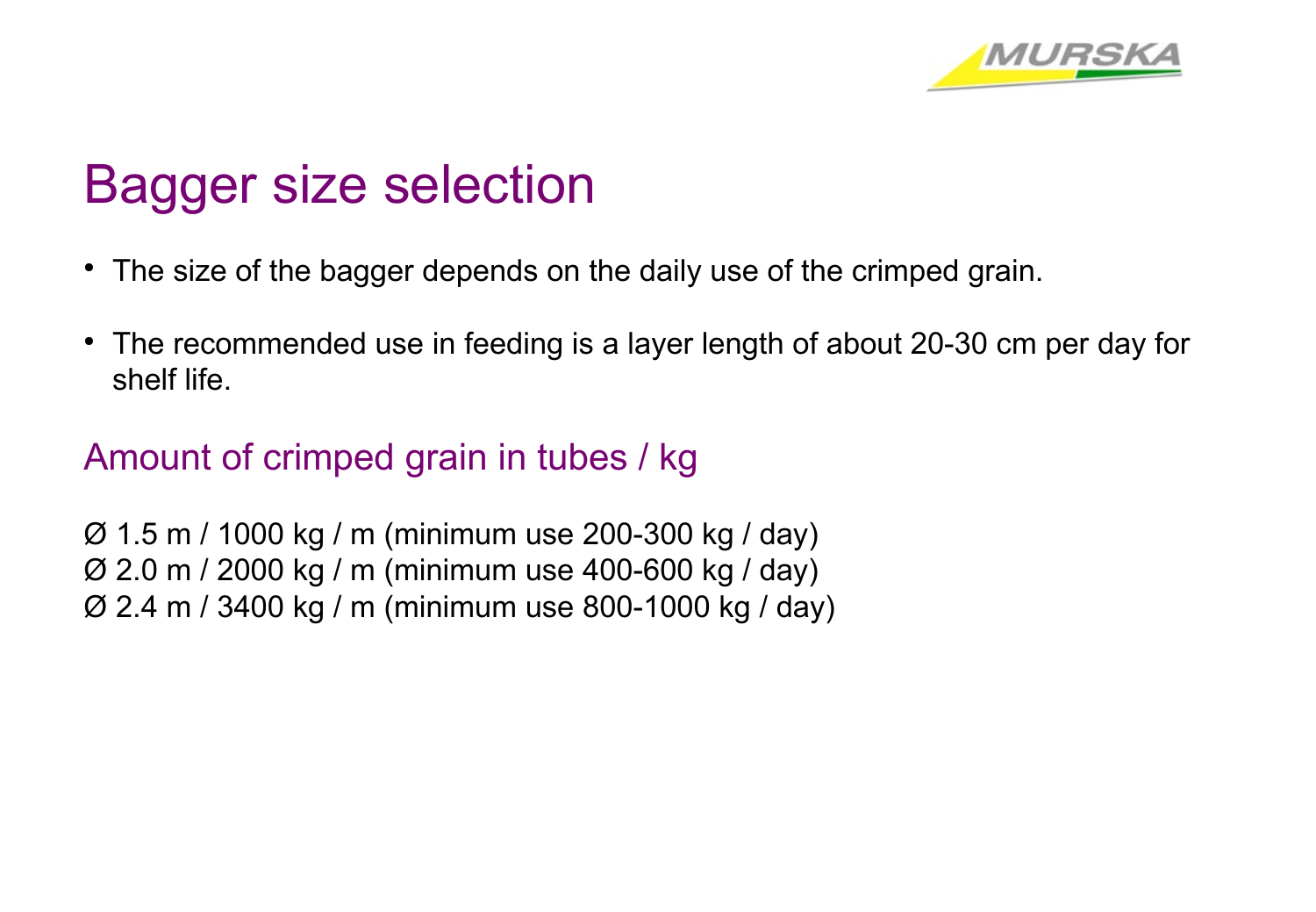

## Provide accessories!

Acid pumps

- HP-20 Junkkari and flow meter for 200 liter barrel
- The ProDevice acidifier system is recommended for larger mills
- Spreader Murska 4000 and W-Max 40

#### PTO shaft

- check the tractor PTO shaft, the most typical size is 9 9 (1 3/8 "+ 1 3/4") 1310 mm.

Additional tank and additional tank wings

200 liter acid barrel rack with winch lifter

Hydraulic elevator equipment for bagger

Lincoln - automatic lubrication system, optimizes the need for lubricant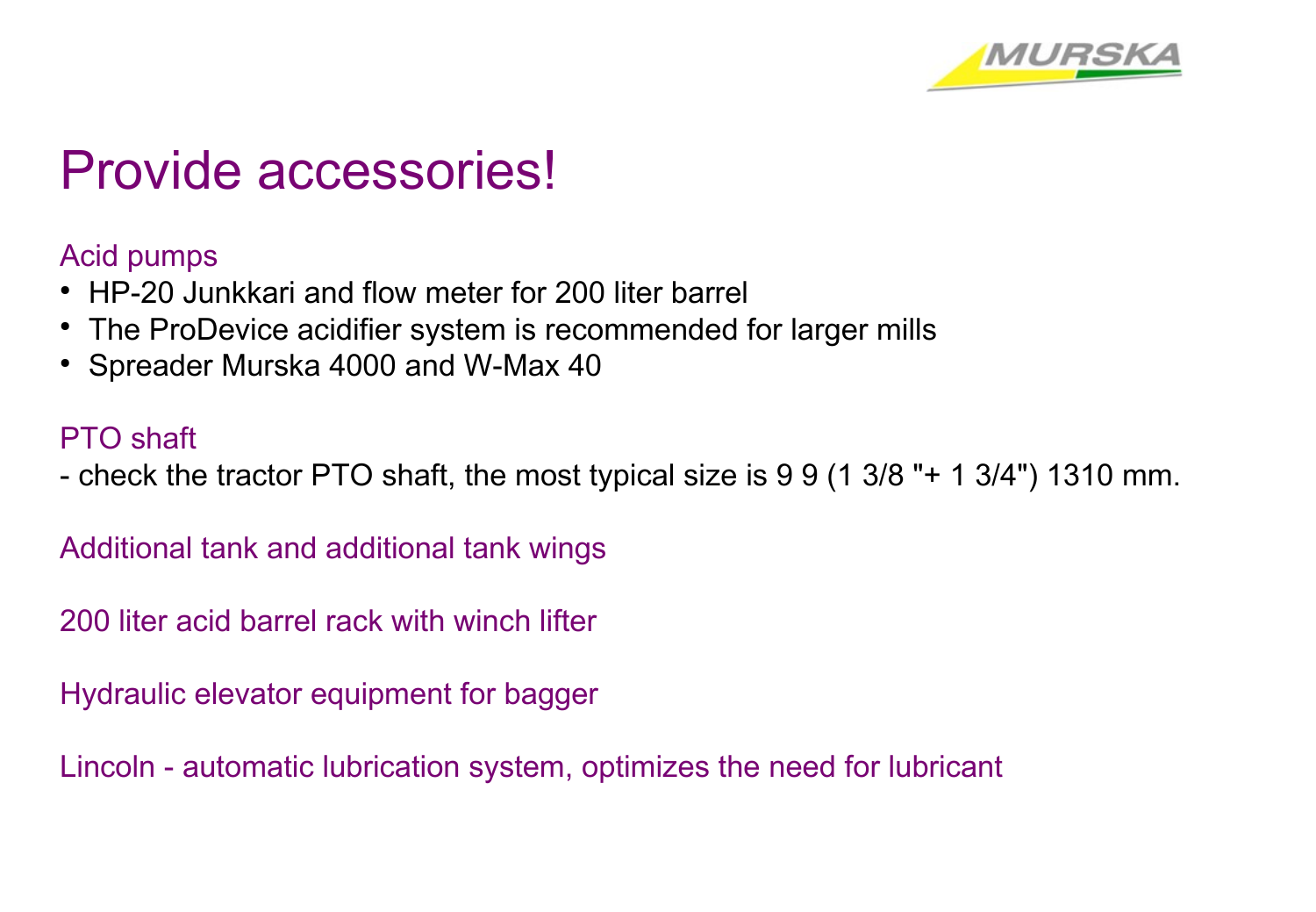

### Rear elevator to Murska bagger

- For example, in situations where an elevator is also needed, e.g. in the field when crimping directly from the combine to the cart.
- Effortless installation with front loader fork tines
- Is suitable for all bagger models
- Unload height 3.6 -5.2 m

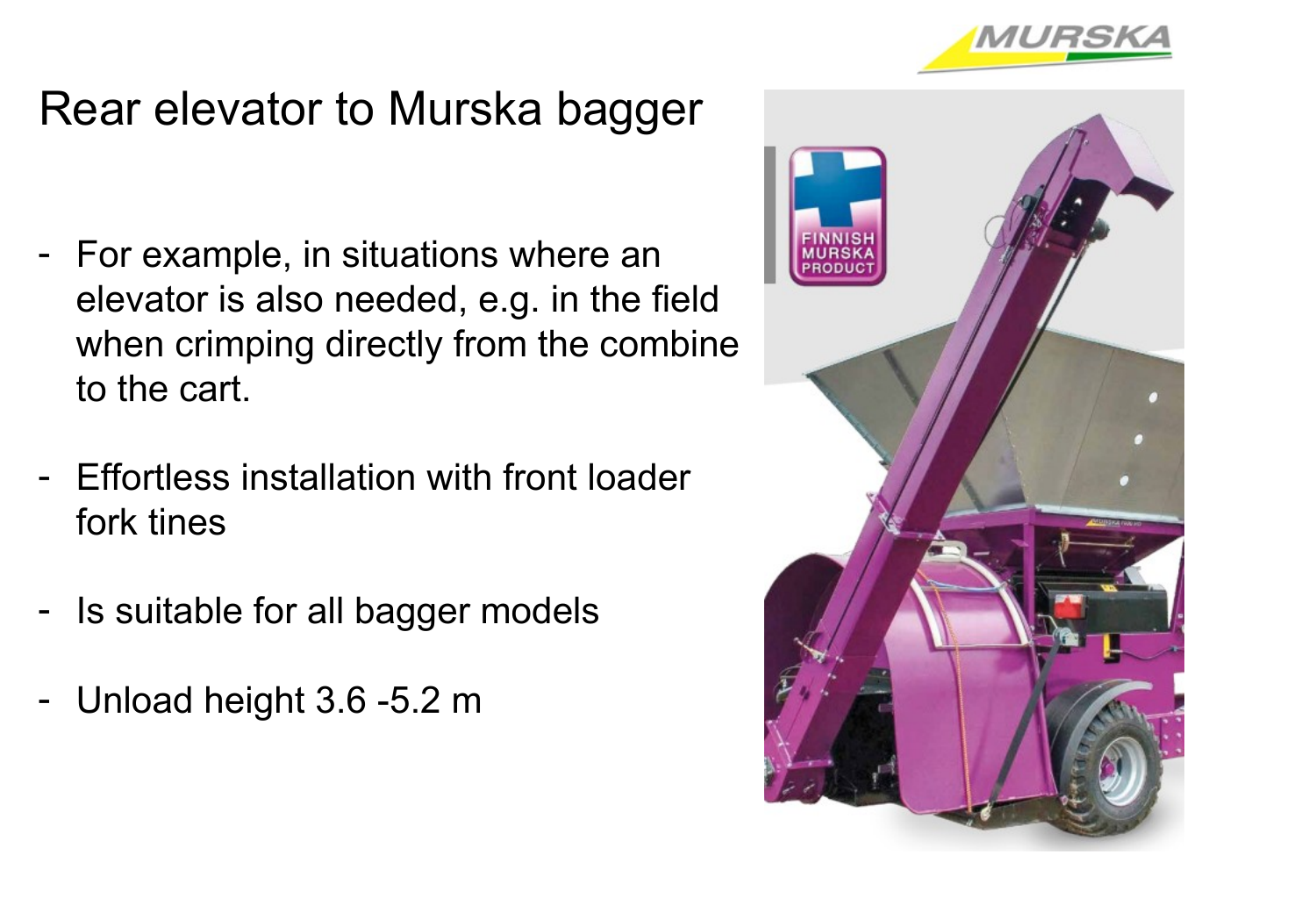# Conveyors and accessories

- The screw conveyor folds into the transport position and thus fits through the lowest doors or underpasses. Unloading height 4.1 m.
- The belt conveyor folds into the transport position. In the operating position, the conveyor rotates sideways 180 degrees to allow unloading in different places without transfer. Unloading height 4.1 m.
- Automatic greasing system, the user only takes. care of filling the lubricant tank. The system supplies the optimal amount of lubricant to eachnipple
- Pro-Device acidifier for precise pumping of additives. Made of stainless steel, the acidifier monitors and regulates the flow automatically. The quantity control is directly from the drive.



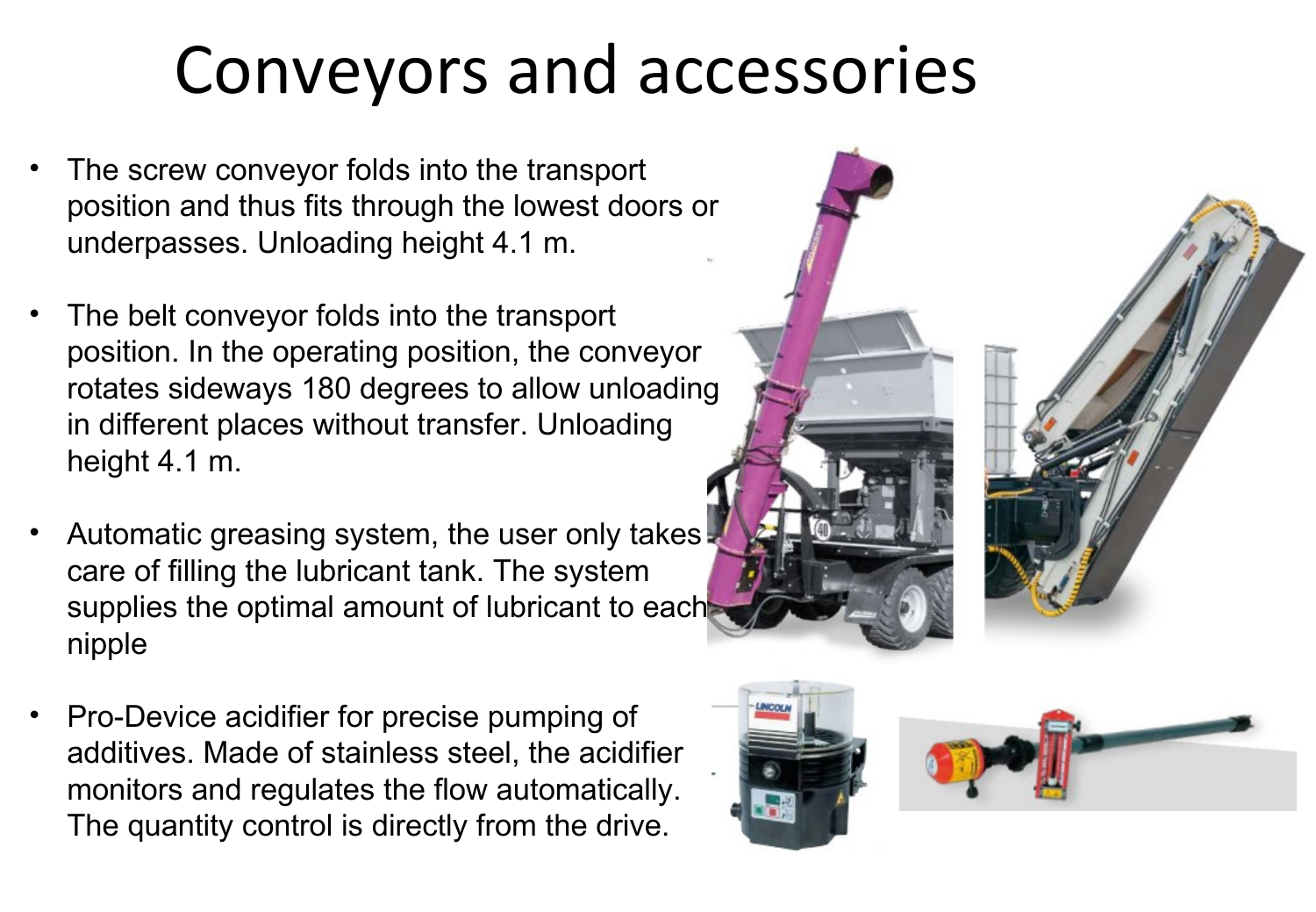

# W-Data automatic control system for W-Max models as an accessory

- W-Data dispenses the right amount of preservative, which saves on preservation costs.
- The PHD 10 acid pump is integrated in the W-data control system.
- W-Data stops dosing if the grain hopper is empty.
- The system monitors the speed of the machine in relation to the speed of the tractor.
- $\bullet$ Important information for the user: Machine operating hours, amount of grain, amount of preservative used, grain moisture.
- The contractor may send the information listed above to the customer by text message.
- There is a more detailed description of W-Data in the Murska customer site folder.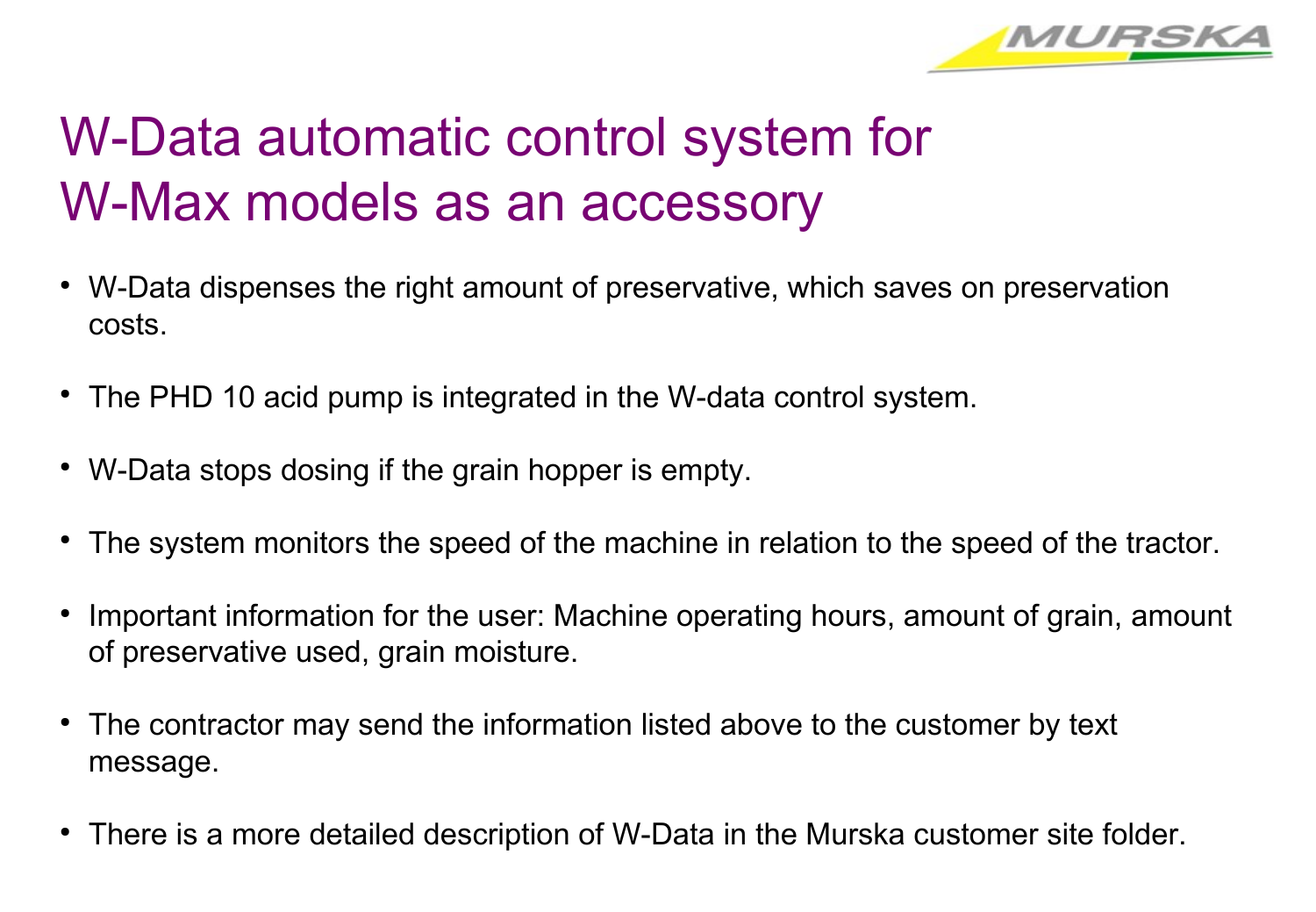

# Murska maintenance and spare parts service

- Murska mills have a 1-year factory warranty.
- The availability of spare parts is 10 years, often much longer.
- Fast delivery of spare parts from the factory, shipment even within the same day.
- During the harvest: service on call, more information on the website.
- Machine maintenance such as roller changes at the factory should be agreed in time immediately after the previous season. You avoid congestion.

Technical advice and support +358 44 4089 058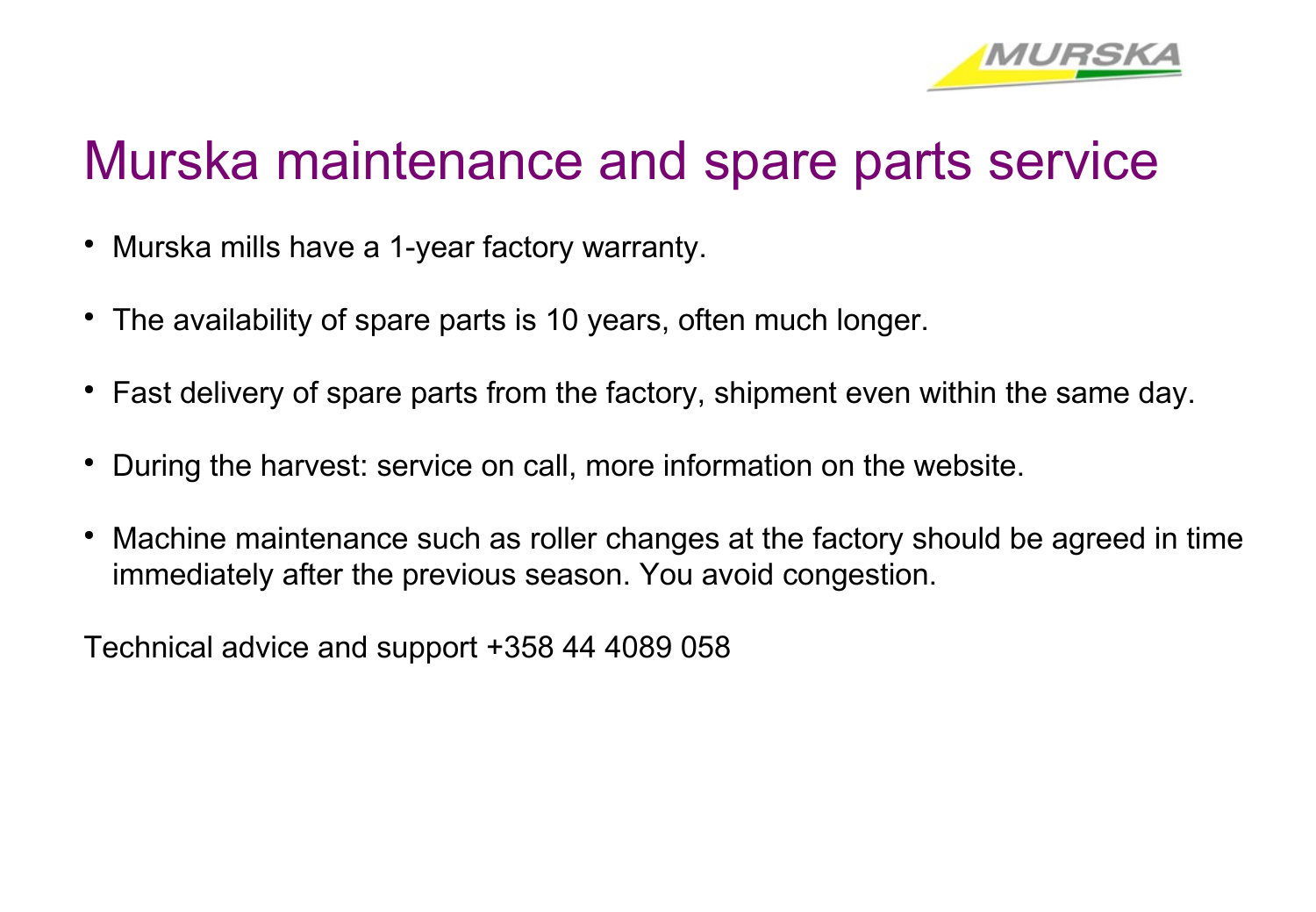

# Take advantage of the information on the Murska website and extranet!

• Customer references, videos, pictures and brochures supporting sales on the website: [murska.fi](http://murska.fi/) and on the extranet [murska.fi/murskanet](http://murska.fi/murskanet)

Extranet username: Murska2015 password: Powermill

Murska klubi Youtube: [https://www.youtube.com/channel/UC\\_z9wgnuRWUhnx8nkyTlyrQ](https://www.youtube.com/channel/UC_z9wgnuRWUhnx8nkyTlyrQ)

Mill commissioning checklist on the extranet.

Maintenance instructions for Murska mills on the extranet.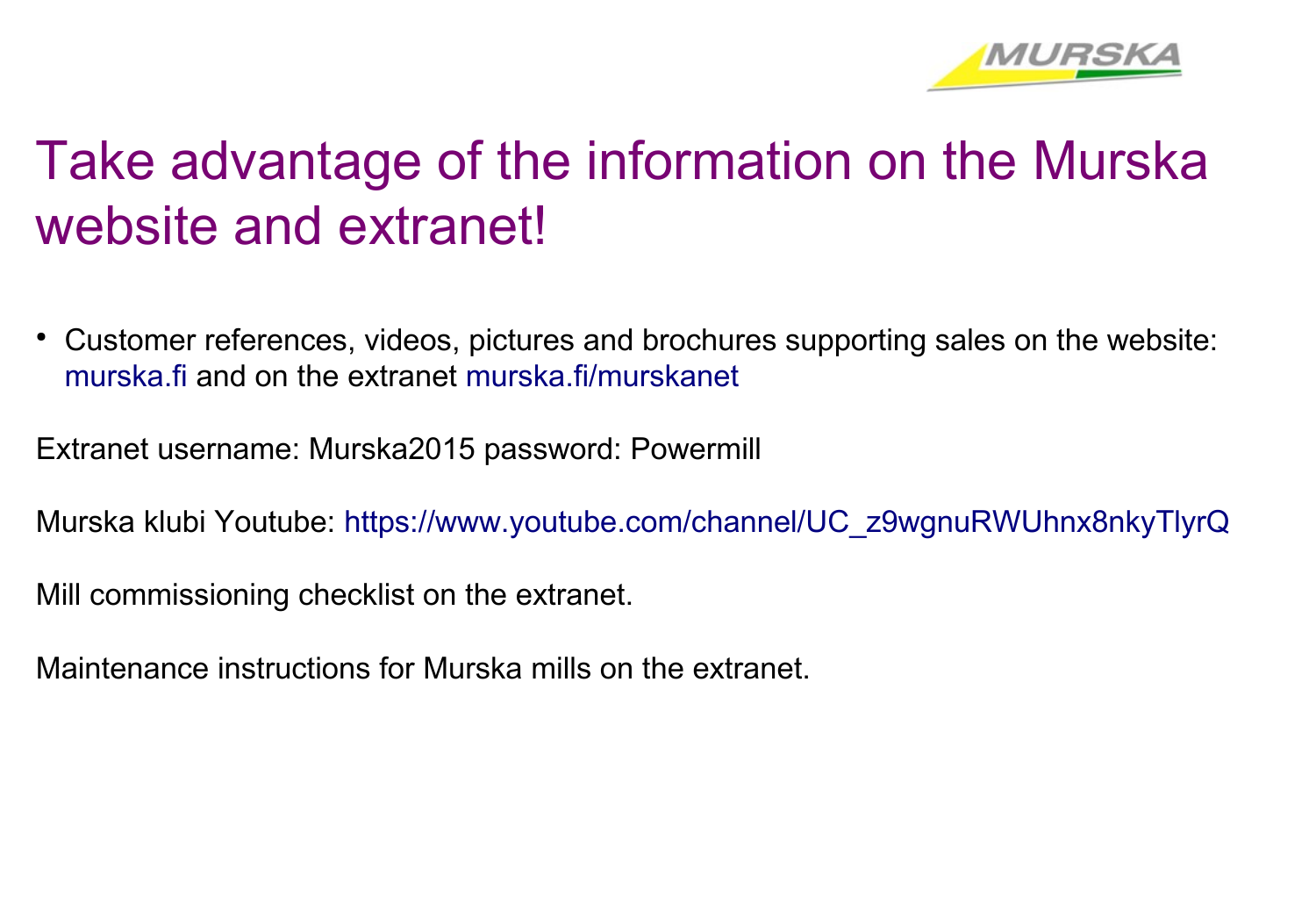

# Make sure the products are available and the correct information in the offer

- You can use Murska's price list base in making the offer according to the abovementioned instructions.
- Forward the quotation template you send to the customer without price information to your Murska seller. In this way, we ensure the availability of the Murska mill and accessories in question, as well as the coordination of offers, for example in the trade of used machines.
- The up-to-date offer base also serves Murska's production planning and delivery capacity.